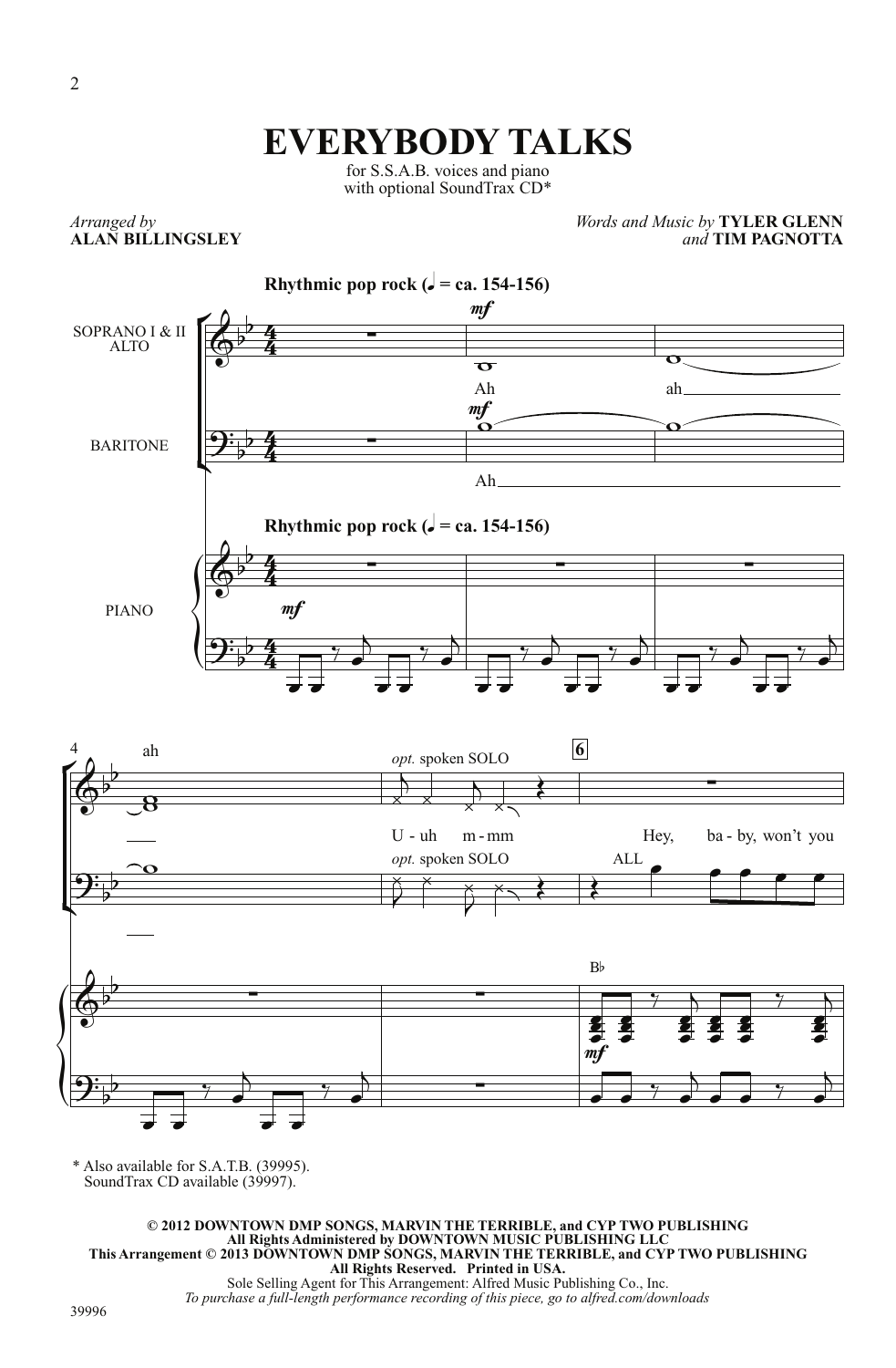



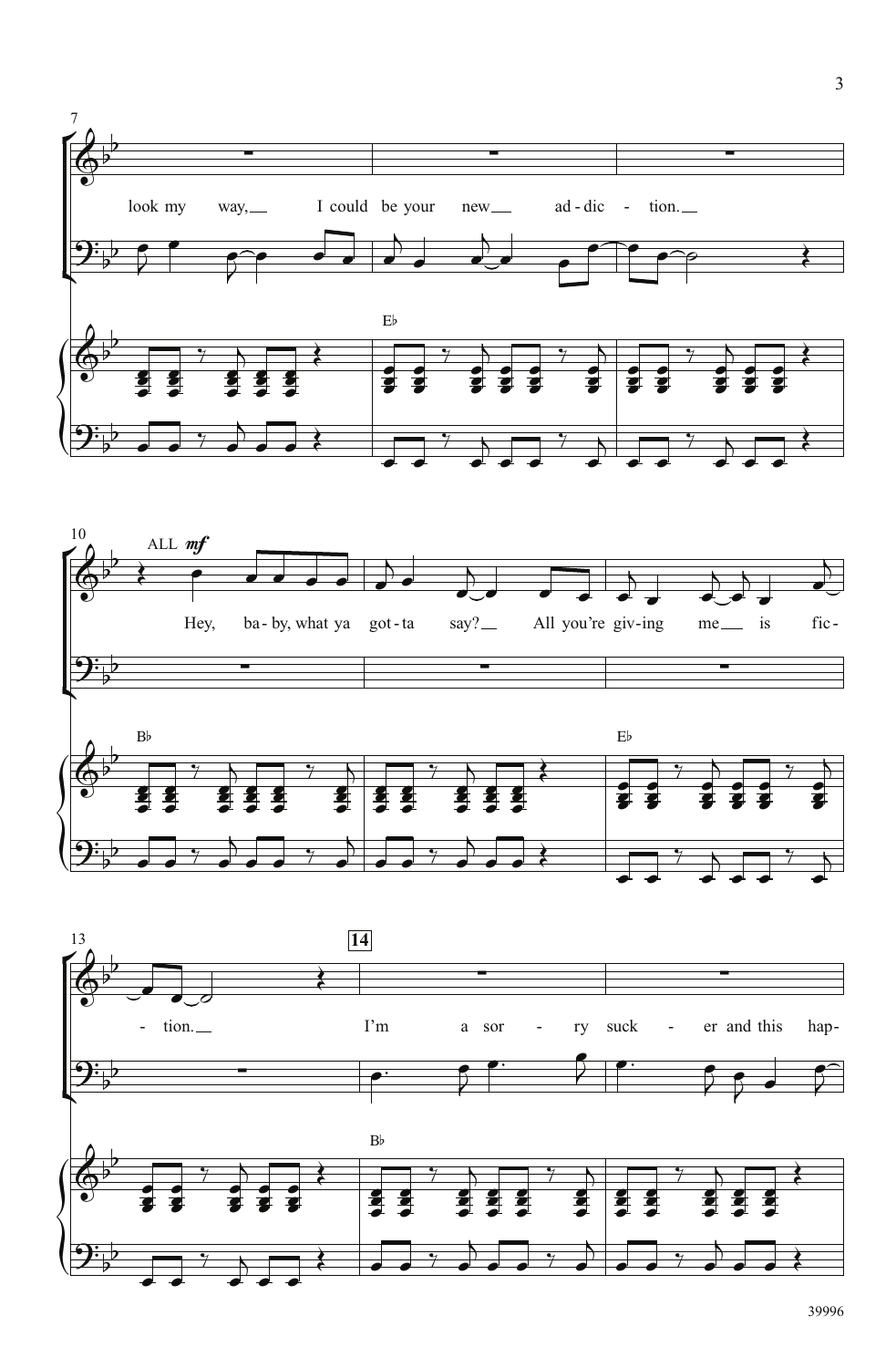





39996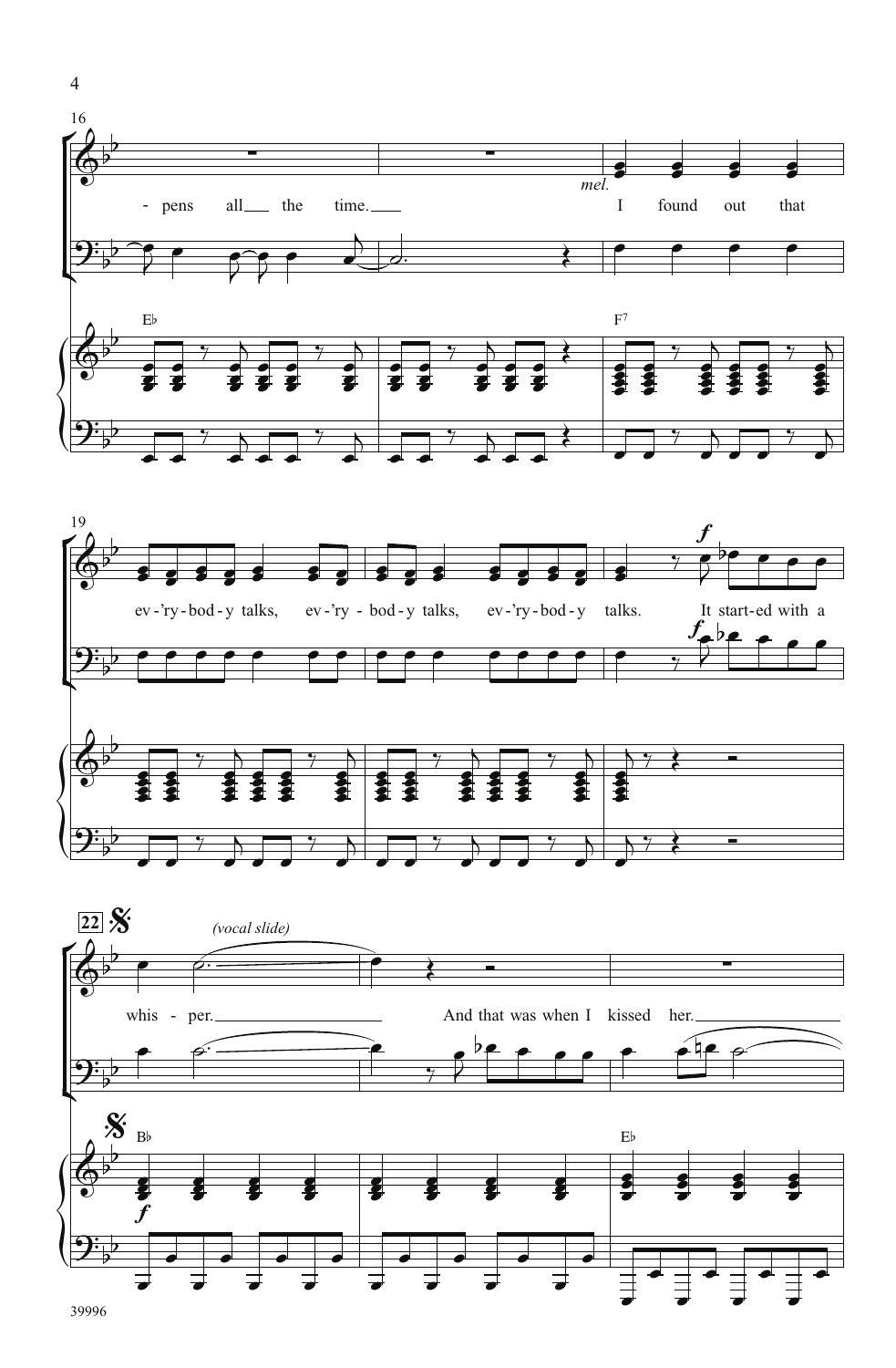





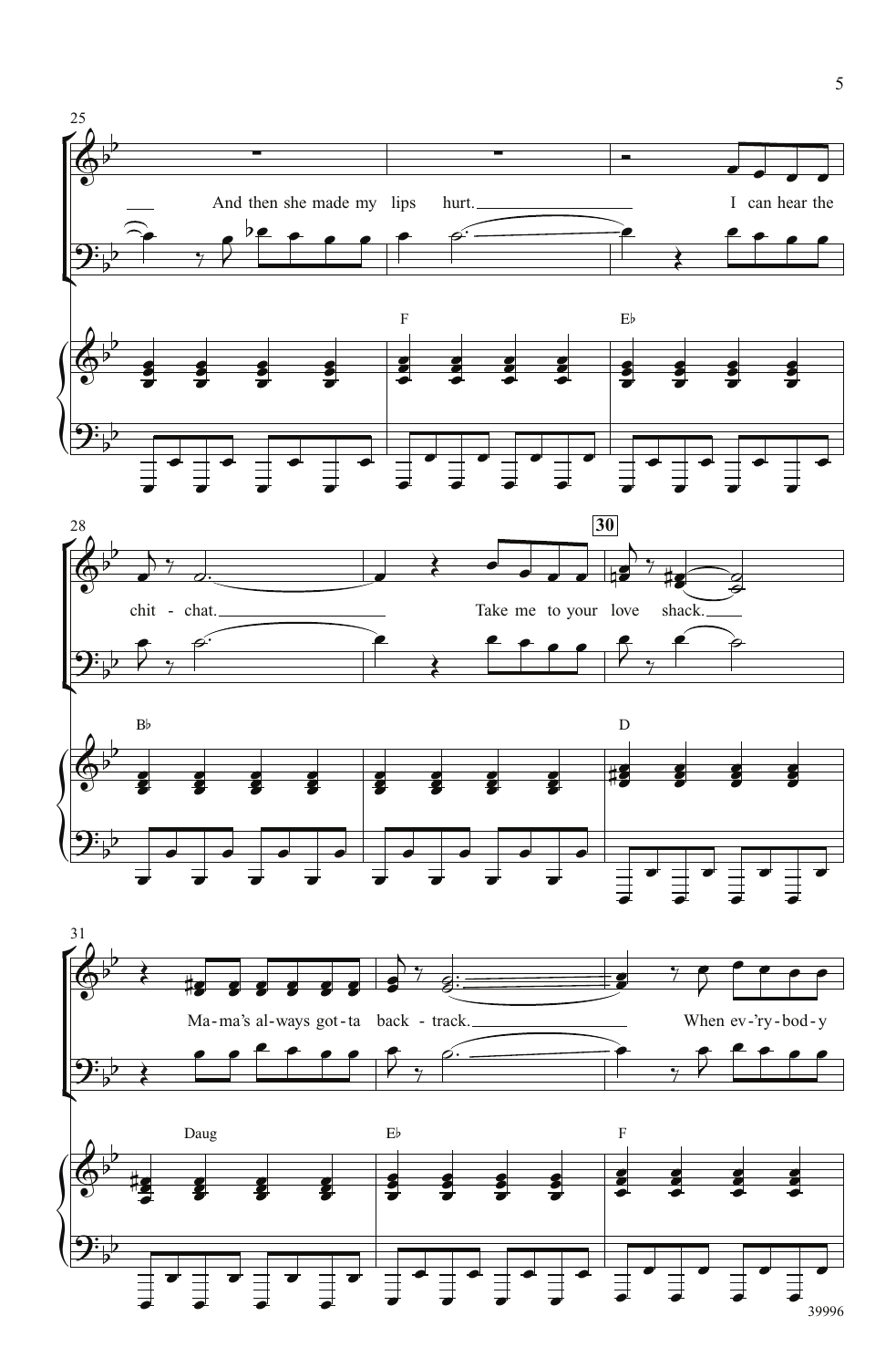





39996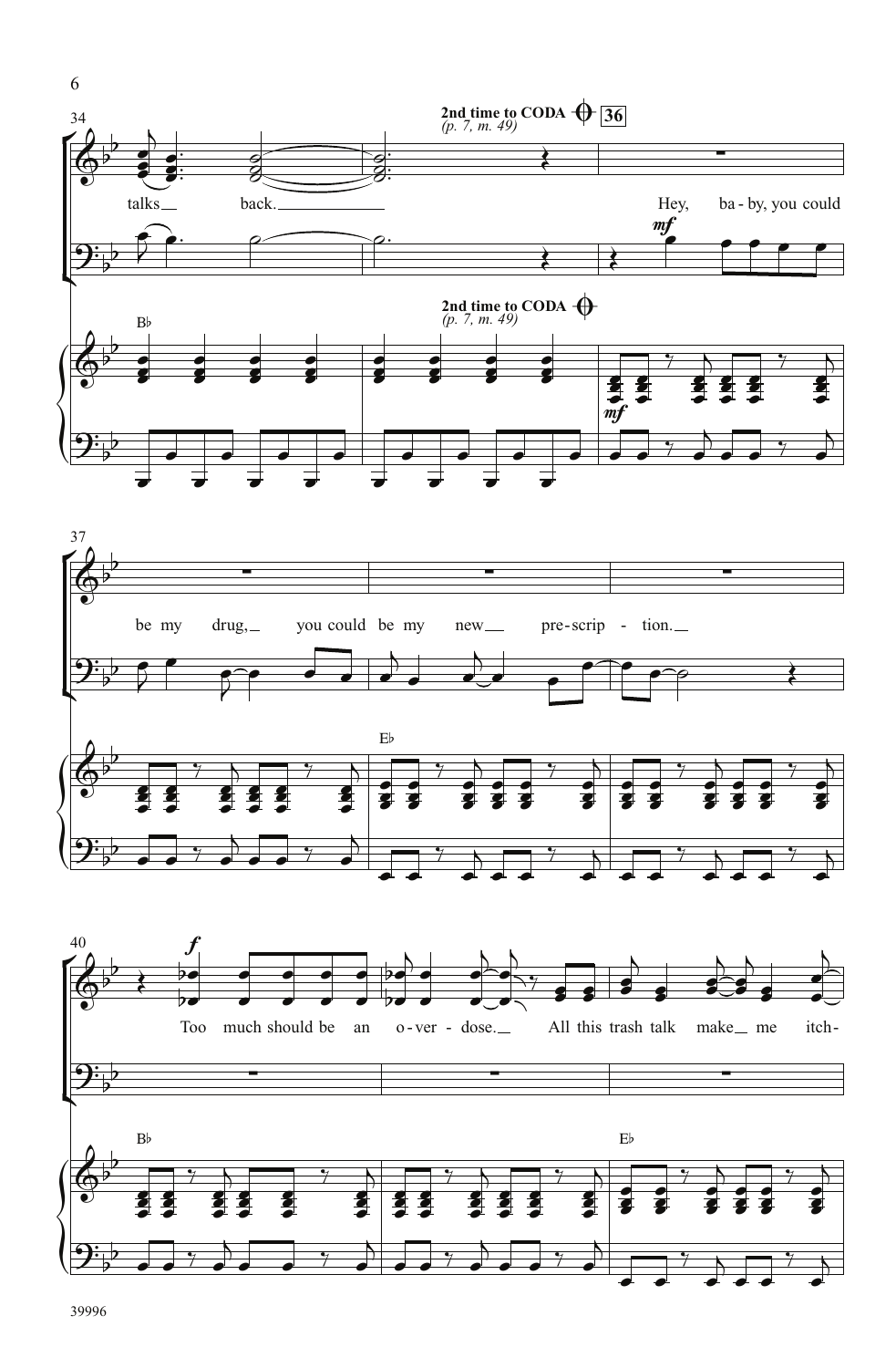



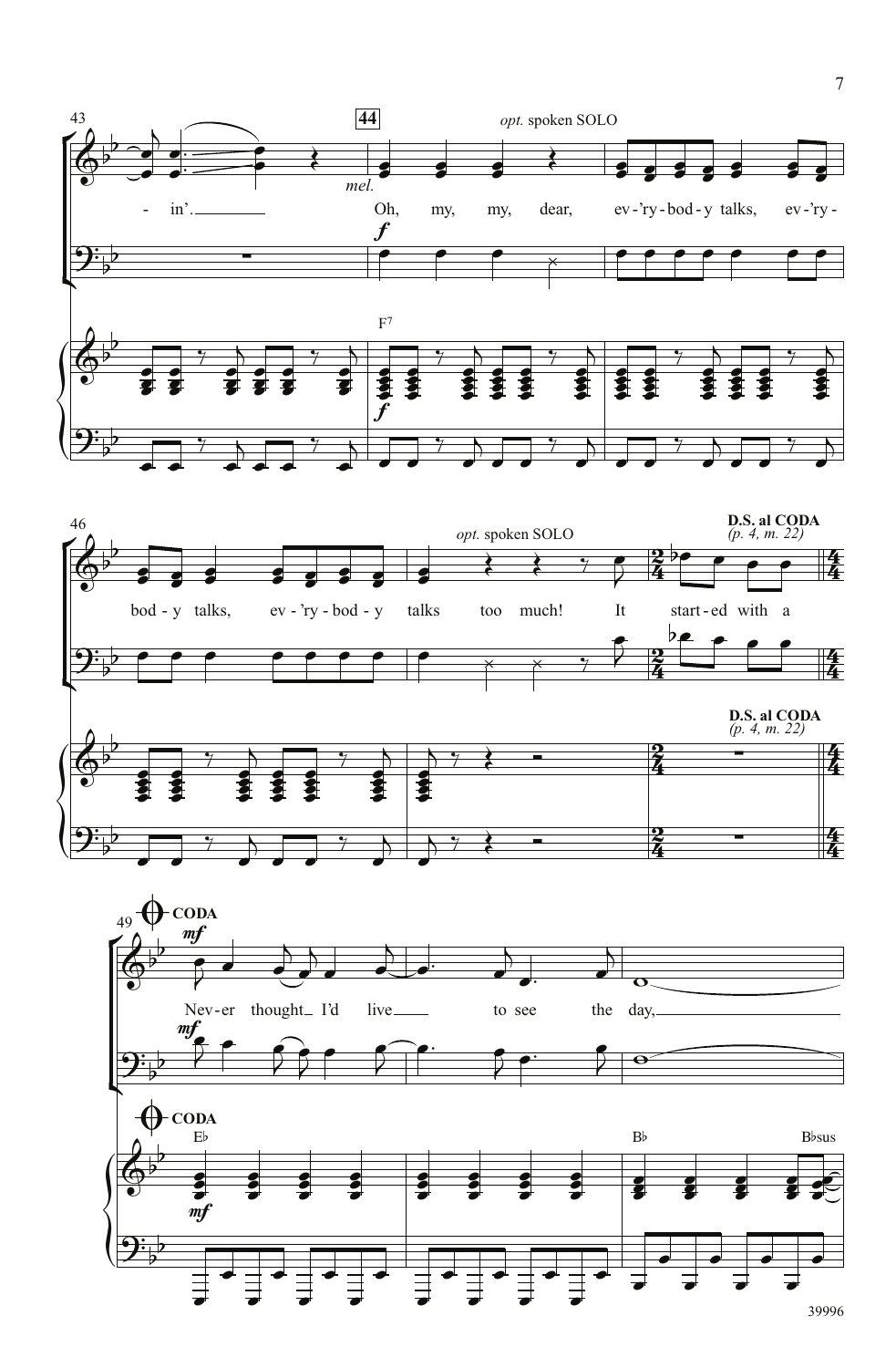









 $\,8\,$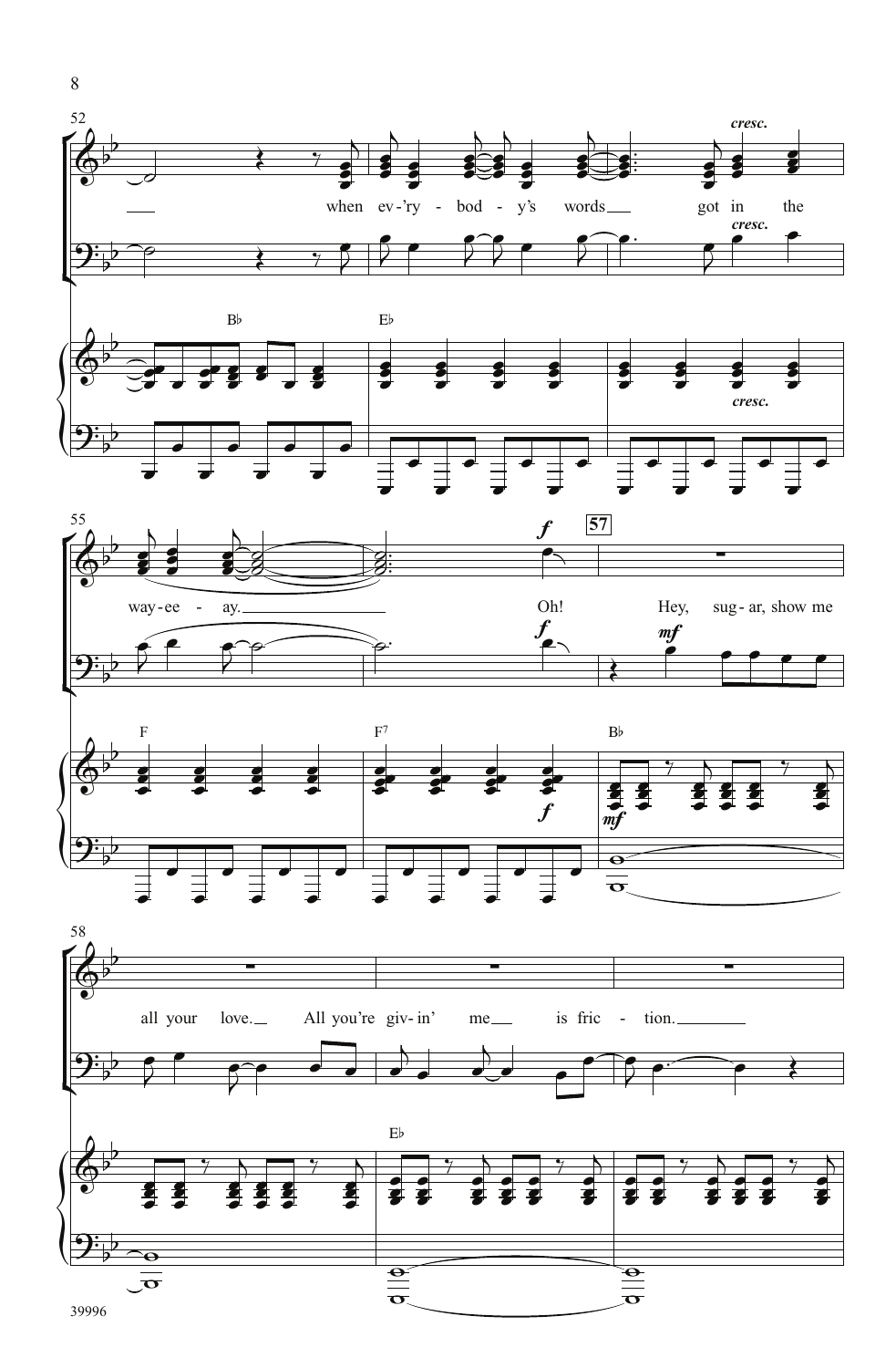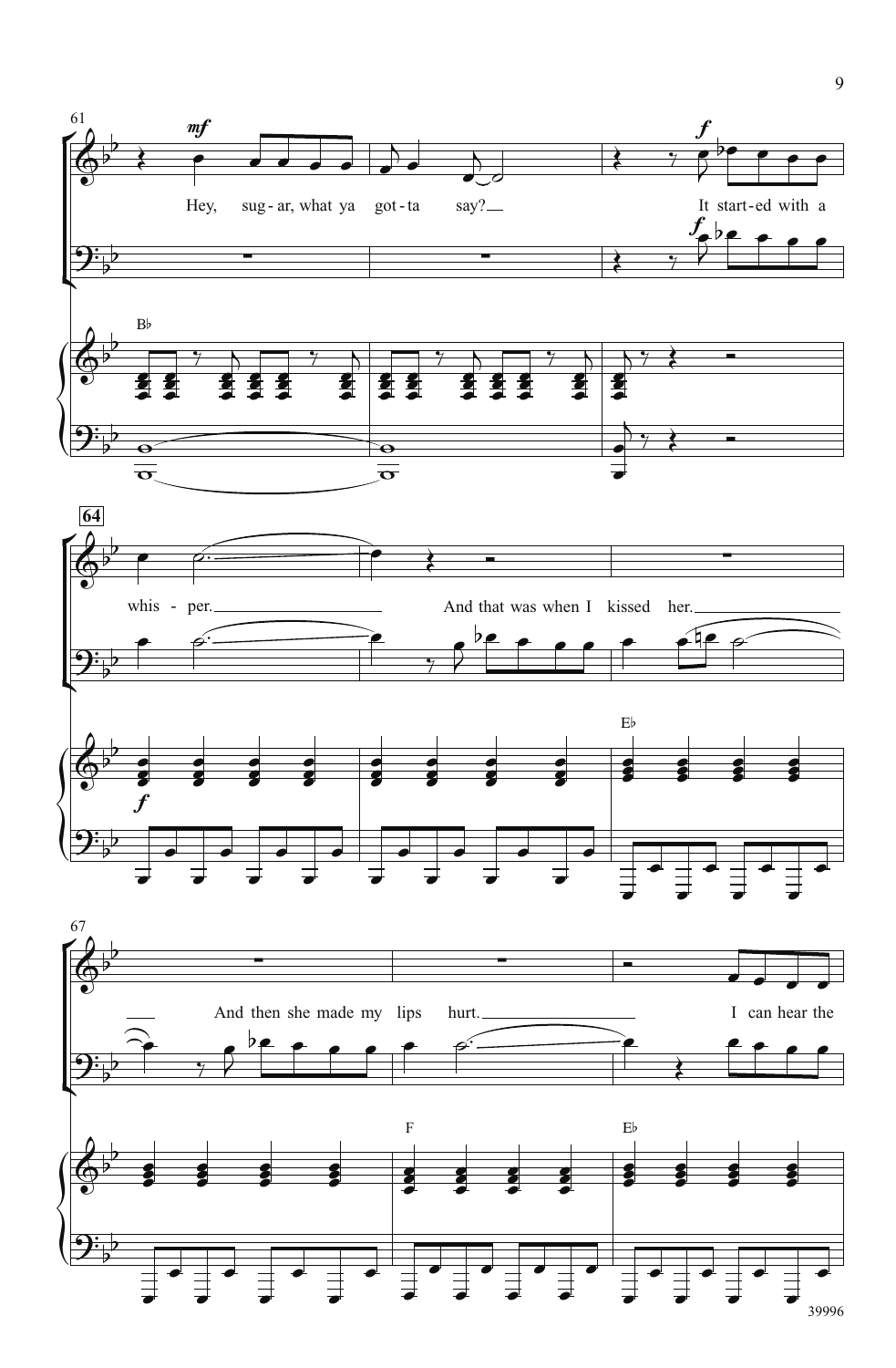



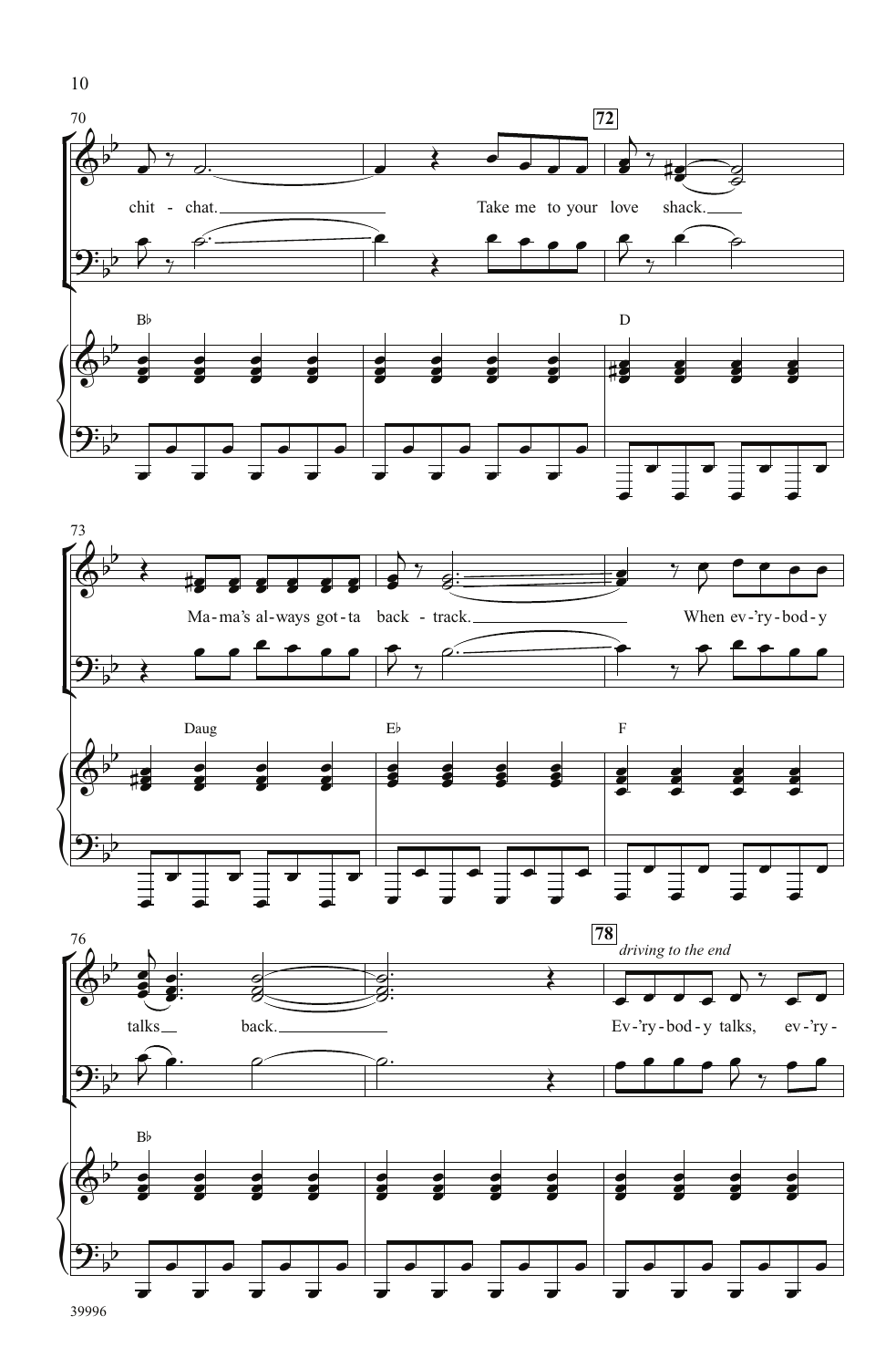